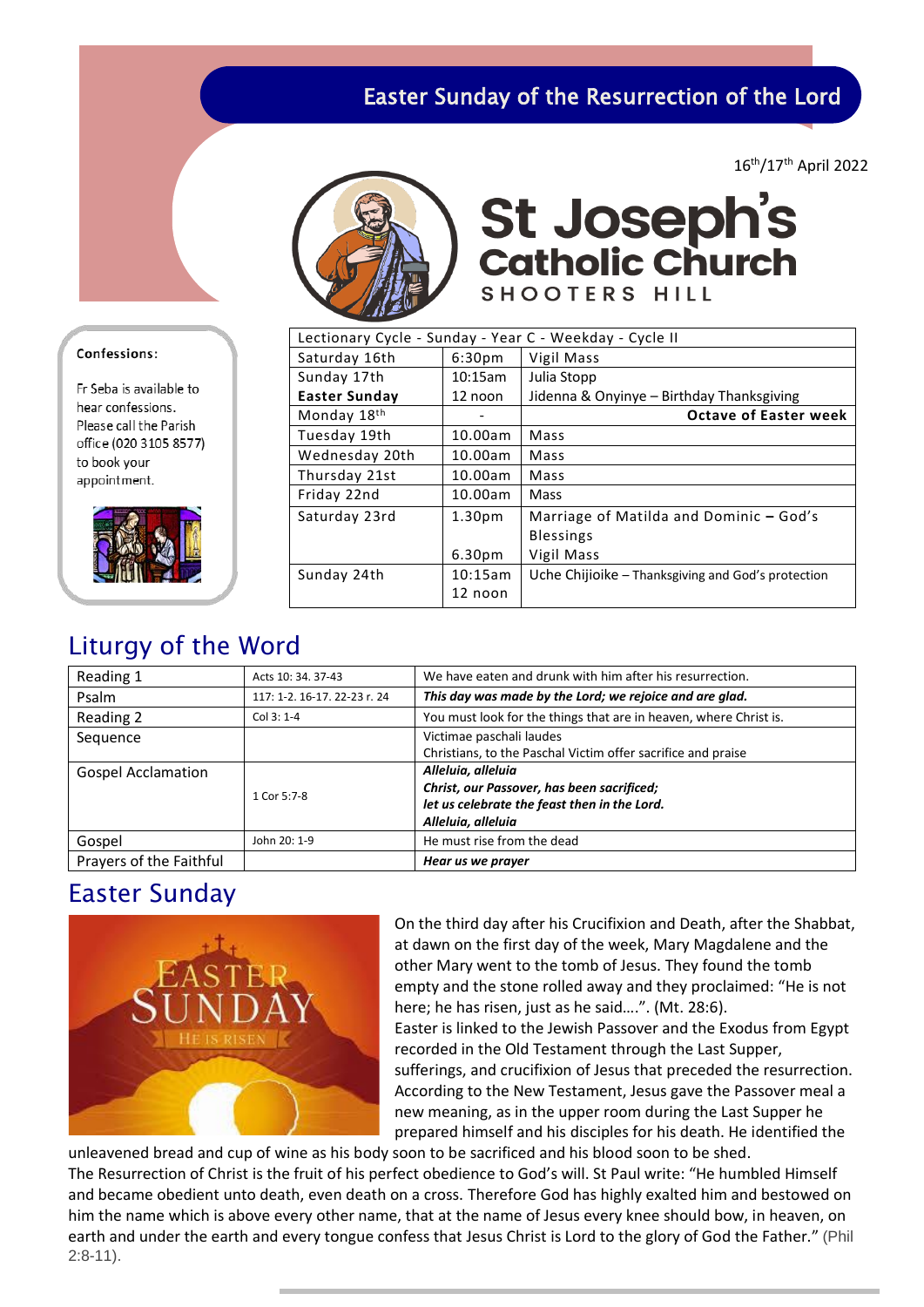### Easter Season/Eastertide

Eastertide is the period of 50 days, spanning from Easter Sunday to Pentecost Sunday. It is celebrated as a single joyful feast. Each Sunday of the season is treated as a Sunday of Easter.

Easter Sunday and Pentecost correspond to pre-existing Jewish feasts: The first day of Pesach (פסח) and the holiday of Shavu'ot (שבועות). In the Jewish tradition, the 49 days between these holidays are known as Counting of the Omer (ספירת העומר).

The first eight days constitute the Octave of Easter and are celebrated as solemnities of the Lord. Every day in the Octave of Easter is so important that it is treated as a continuation of Easter Sunday itself. For that reason, no fasting is allowed during the Octave of Easter (since fasting has always been forbidden on Sundays), and on the Friday after Easter, the normal obligation to abstain from meat on Fridays is waived.

The Easter season doesn't end after the Octave of Easter because Easter is the most important feast in the Christian calendar, even more important than Christmas, the Easter season continues on for 50 days, through the Ascension of Our Lord to Pentecost Sunday, seven full weeks after Easter Sunday. The solemnity of the Ascension of the Lord is celebrated on the 40th day of Eastertide (a Thursday). The nine days from that feast until the Saturday before Pentecost (inclusive) are days of preparation for the Holy Spirit to descend again For the purpose of fulfilling our Easter Duty (the requirement to receive Communion at least once during the Easter season), the Easter season extends a bit further, until Trinity Sunday, the first Sunday after Pentecost.

### Many thanks

to all who have help to make our Holy Week and Easter services wonderful. Thanks to the Altar Servers, the readers, the extra ordinary ministers of Holy Communion, the choir, the sacristans, the flower arranger, church cleaners, Peter for the gardening and covering the Crucifix and images, along with his many other roles the MCs and to everyone one else not listed but especially to all who have participated in all our services reverently and pray fully – THANK YOU

# We wish everyone a Blessed Easter Season

# Congratulations

to Father Michael Branch, present parish priest of St Peter the Apostle in Woolwich, has accepted the role of Dean of St George's Cathedral which will be effective from September. We wish him every blessing for his future ministry

Rev. Victor Darlington accepted the role of Episcopal Vicar for the South East, as Bishop Patrick Lynch has retired, and will take up this role in September.

### Farewell, Many Blessings and Thanks

to Phil Pinnington as he, and his wife Michelle, move to pastures green. Phil has been in our parish for over 20 years and has worked *very hard* in various rôles including leading the choir and being the Chair of the Steering and Finance Committees, plus stepping in to many jobs to do with maintenance and health and safety, whilst remaining friendly and cheerful. He will be a great lost to our community **and all his rôles will need to be filled by other people** but more importantly his absence will create a void for the many people who have had the pleasure to know and work with Phil for several years. Keep in touch please Phil !!

**If you would like to sign a card to thank Phil for all he has done please see Josephine or Maggie**

# Notre Dame School Primary School

It was so good this term to see the children attending the parish Mass on Tuesday mornings. The children were superb ambassadors for the school taking part in the Mass with such concentration and reverence. Thank you for your support for Notre Dame Catholic Primary School and please keep us in your prayers. **The staff, pupils and governors wish the parish of St Joseph's a happy, holy and peaceful Easter Season**

**Please remember that Easter is one of the two occasions (Christmas is the other one) when your offerings are given to the clergy. Like all Catholic clergy, Fr Seba does not receive a salary to rely on – please give generously – envelopes are available in the porch**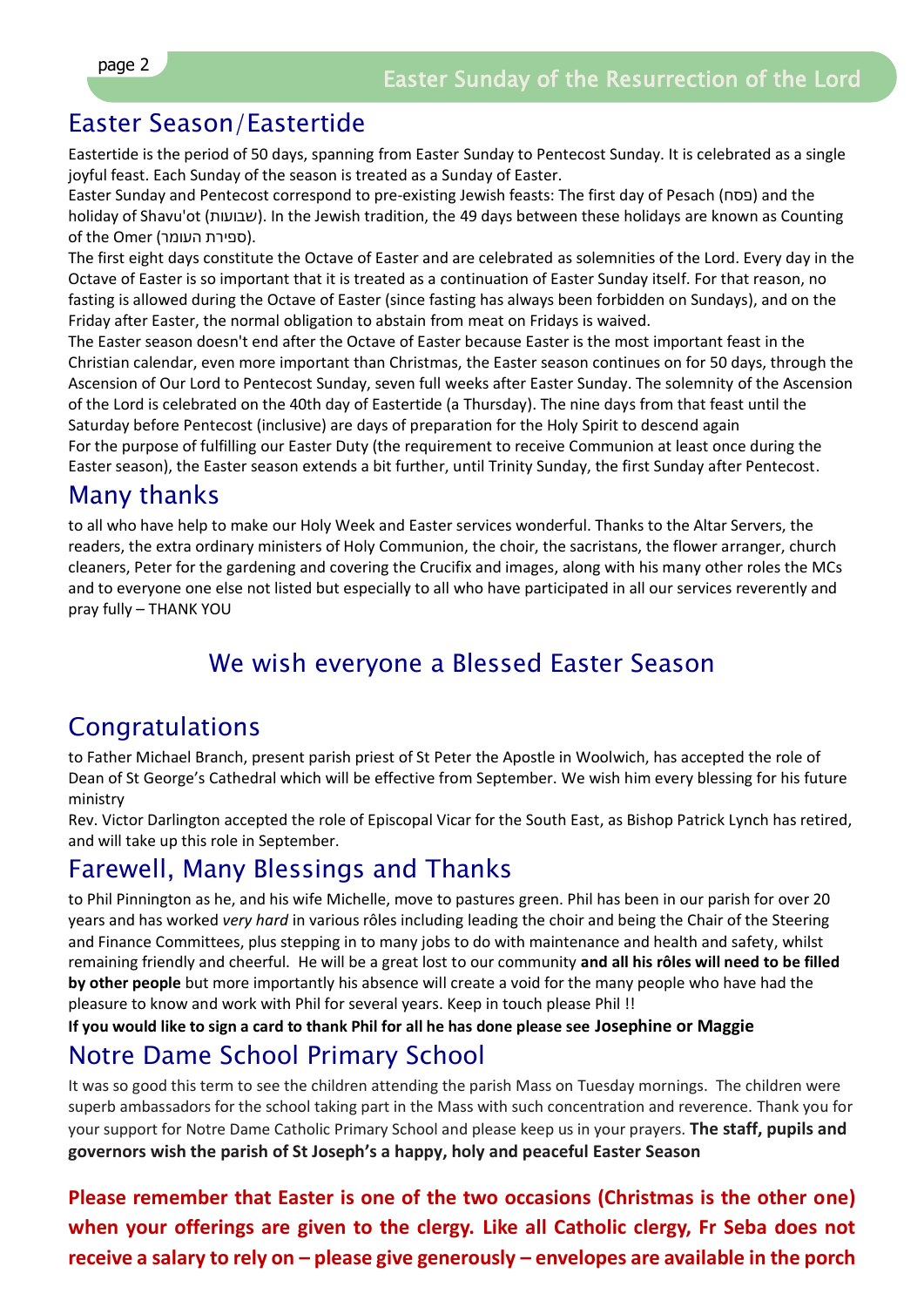# Welcome back to our Altar Servers

and well done to the young people who have taken up this ministry and particularly to those who are willing to train the younger servers. Also very many thanks to Noel and John who have very kindly taken up the task of helping the young people to move their ministry forward. Anyone who has made their First Holy Communion can join our servers. It is a brilliant way to get your child to get more involved with the services which leads to a better understanding of their faith. Please see Fr Seba, Noel or John for further details

# Altar Servers Rally 2022 Bank Holiday Monday 2nd May 2022

at The Friars, Aylesford Priory, Kent. We are delighted Archbishop John Wilson is the principal celebrant As usual servers will be enrolled into the Guild of St Stephen and those already in the Guild may renew their promises The annual rally gives the servers a great opportunity to collectively acknowledge and celebrate their special Ministry of Service in the Church. Furthermore, the event encourages servers to socialise with other servers and share and renew their faith, so helping to build God's kingdom. Please see poster in the porch

# CAFOD

Thank you so much for your support of CAFOD's Lent Family Fast Day, the Walk Against Hunger and the Ukraine Humanitarian Appeal. Your support means we can respond in crises such as Ukraine where our Caritas aid workers and volunteers could quickly help families fleeing conflict. It also means we're there in the long-term and can continue to respond to crises around the world, including in Afghanistan, Syria, Ethiopia, and South Sudan. We work alongside communities as they rebuild their lives once the conflict is over, as in Sierra Leone. For lots more detail on how your donations are being used, please go to the CAFOD website cafod.org.uk

# Parish Sacramental Programmes

### **CONFIRMATION 2022**

The next session in our will be on **Wednesday 27th April at 7.00 – 7 th session followed by the 2nd Parents' meeting at 8.00 in the hall**

### **FIRST HOLY COMMUNION 2022**

The next session will be on **Sunday 25th April at 9.00 – 15th session – in the hall Please keep both groups, their parents, family and their catechists in your prayers during their preparation and beyond**

**Both these groups will not be able to continue next year if people do not come forward NOW and walk alongside the Catechists to learn. There will not be enough Catechists to facilitate. Please pray this does not happen and for the continued vibrancy of your parish** 

### **Prayer to St Joseph**

Hail, Guardian of the Redeemer, Spouse of the Blessed Virgin Mary. To you God entrusted his only Son; In you Mary placed her trust; with you Christ became man. Blessed Joseph, to us too, show yourself a father and guide us in the path of life. Obtain for us grace, mercy and courage, and defend us from every evil. Amen



#### **Synod Prayer**

We stand before You, Holy Spirit, as we gather together in Your name

With You alone to guide us, make Yourself at home in our hearts; teach us the way we must go and how we are to pursue it.

We are weak and sinful; do not let us promote disorder. Do not let ignorance lead us down the wrong path not partiality influence our actions.

Let us find in You our unity so that we may journey together to eternal life and not stray from the way of truth and what is right

All this we ask of you, who are at work in every place and time, in the communion of the Father and the Son forever and ever, Amen



#### **Prayer to Saint Michael the Archangel**



St Michael the Archangel. Defend us in the day of our battle. Be our safeguard against the wickedness and snares of the devil. May God rebuke him, we humbly pray, and do thou, O Prince of Heavenly Hosts, by the power of God, cast into hell satan, and all the evil spirits who wander around the world seeking the ruins of souls.